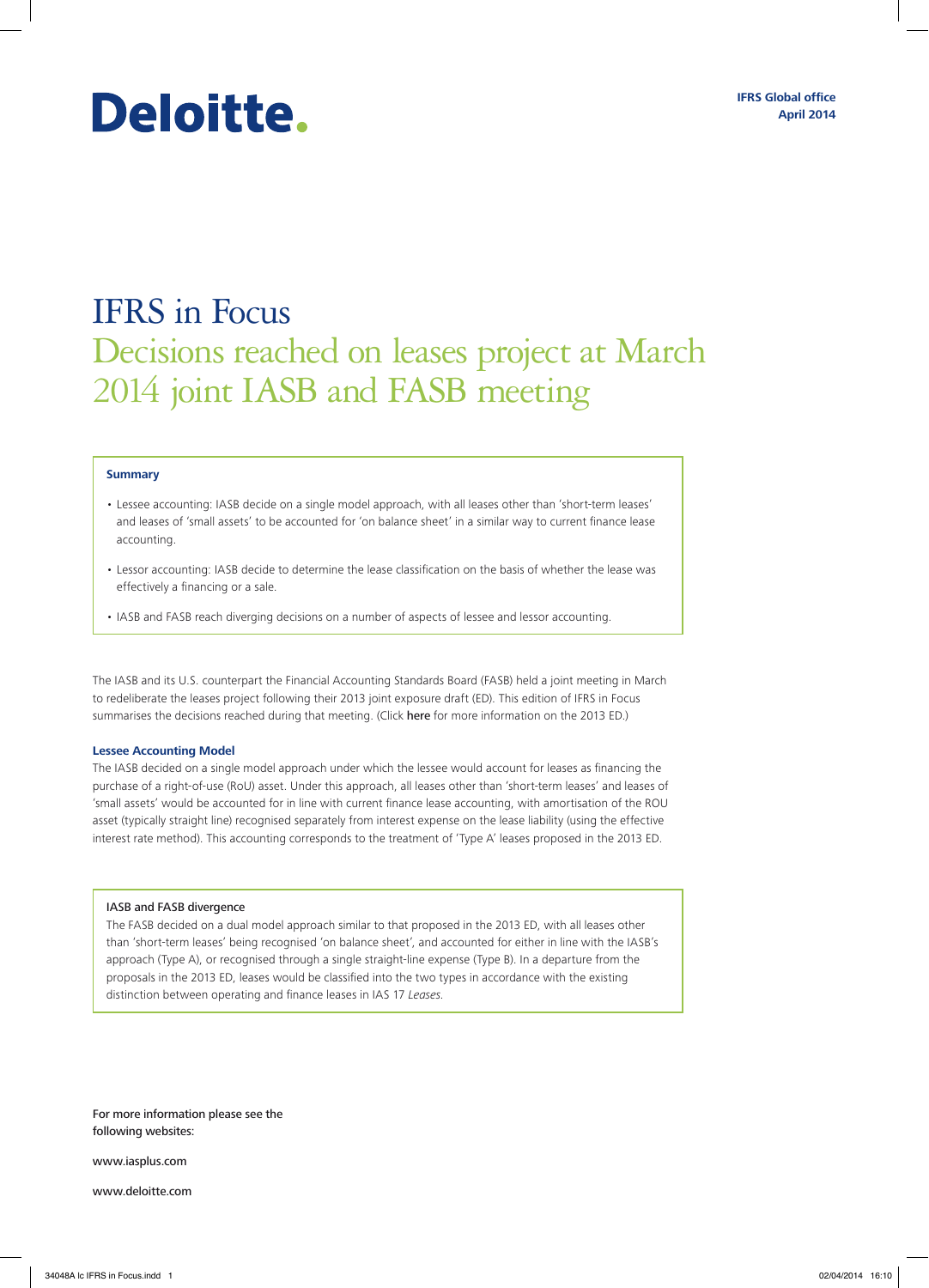#### **Lessor Accounting Model**

The IASB decided that a lessor should determine lease classification on the basis of whether the lease was effectively a financing or sale, rather than an operating lease, using guidance similar to the current requirements in IAS 17. Therefore, lease classification would focus on whether substantially all of the risks and rewards incidental to ownership of the underlying asset have been transferred to the lessee.

The IASB decided to eliminate the receivable and residual approach proposed in the 2013 exposure draft, instead requiring approaches similar to current 'finance lease' and 'operating lease' accounting for lessors.

#### IASB and FASB divergence

The FASB decided on a similar approach to the one taken by the IASB. However, the FASB decided that a lessor would not be permitted to recognise a selling profit for any sales type lease that does not transfer control (which similar to the forthcoming revenue standard would be evaluated from the customer/lessee's perspective) of the underlying asset to the lessee at lease inception.

#### **Small‑ticket leases**

The IASB decided:

- not to include any explicit materiality guidance within the final leases Standard;
- to allow leases to be accounted for at a portfolio level and to include portfolio guidance in the application guidance; and
- to move forward with an explicit lessee recognition and measurement exemption for leases of small assets.

The definition of a 'small asset' was not finalised, this will be considered at a future meeting.

#### IASB and FASB divergence

The FASB decided against moving forward with an explicit recognition and measurement exemption for leases of small assets.

#### **Lease term**

The IASB decided that an entity should consider all relevant factors when assessing whether there is an economic incentive for the lessee to exercise an option to extend, or not to terminate, a lease or an option to purchase the leased asset. An entity should include such an option in the lease term only if it is *reasonably certain* that the lessee would exercise the option having considered the relevant economic factors.

The IASB also decided that a lessee should reassess the lease term after inception only on occurrence of a significant triggering event that is within the control of the lessee. A lessor should not reassess the lease term.

### **Short‑term leases**

The IASB decided to:

- confirm a lessee recognition and measurement exemption for short-term leases;
- change the definition of a 'short-term lease' so that it is consistent with the definition of 'lease term';
- confirm that the short-term lease threshold should be a lease term of 12 months or less; and
- require disclosure of the short-term lease expense recognised in the current period as well as any qualitative information required for leases in general. Disclosure of the short-term lease commitments would also be required if the short-term lease expense recognised does not reflect the short-term lease commitment.

#### What happens next?

Redeliberations will continue in future Board meetings with the expected completion date of the project yet to be determined. There are currently no plans for further exposure of the proposals for comment prior to publication of a final standard.